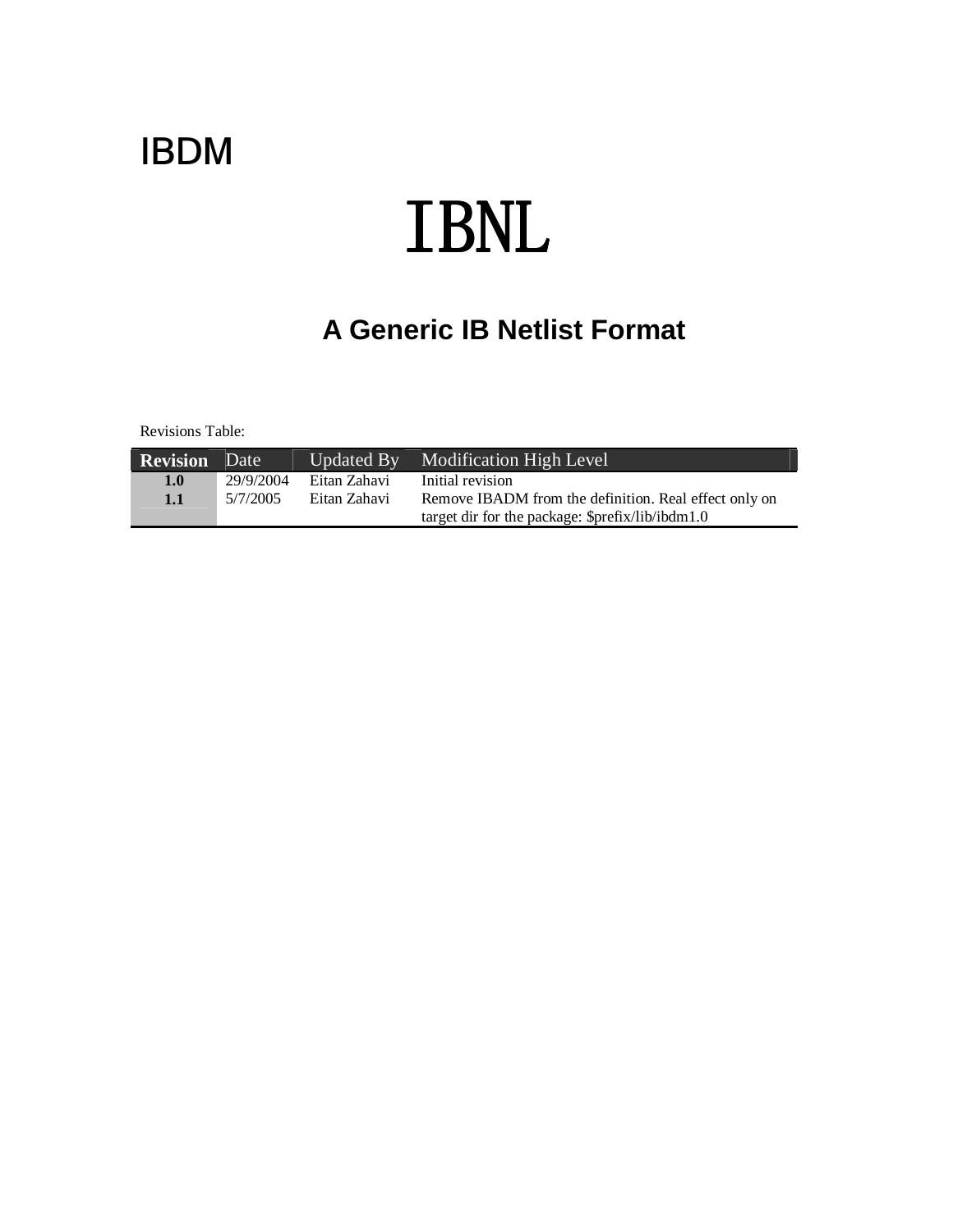# **Overview**

IBDM topology file provide means to describe the IB fabric using a set of predefined systems. A system definition is provided in a single file in IBNL format that describes the internal InfiniBand connectivity of the system in terms of boards and devices. When IBDM starts it parses all the available system definition files before it handles the topology file. The files are located in the following directory relative to the installation prefix: <prefix>/lib/ ibdm1.0/ibnl. Any new system that is described using the IBNL file format and has a corresponding file in this directory is supported by IBDM.

This appendix describes the IBNL file format used to define an arbitrary IB system internal IB connectivity. It outlines the main concepts used by the file, provides details for how to obtain such a file, a formal definition of the file syntax in BNF like format (YACC/Bison readable) and concludes with real life example.

## **1. Main Concepts:**

The described file format for defining generic system IB connectivity uses the following terminology:

NODE – The instantiation of an IB device may it be a switch or a channel adapter. SUB-SYSTEM – The instantiation of a board or module in a system.

SYSTEM – A definition of a board or a module. TOPSYSTEM – The top most system defined in the given file.

SUB-SYSTEM MODIFIER – Many systems allow multiple variations of their subsystem such as a 12X version of a leaf board in a MTS9600. The modifier is a suffix to the board name and should follow the format ": <any name>". The IBNL format supports assigning multiple names to the same board.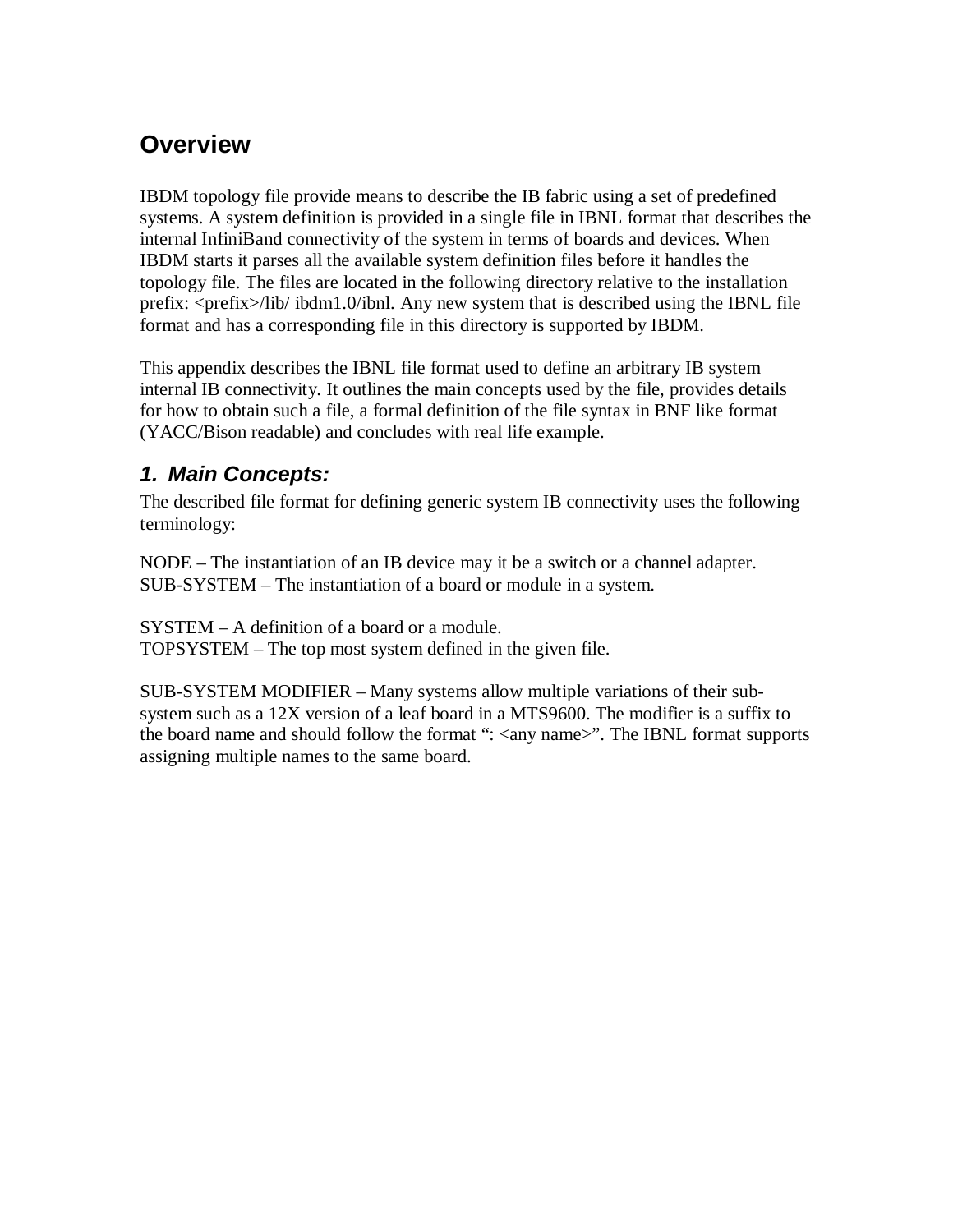## **2. File Format:**

The IBNL file is line sensitive as it requires different sections to start on a new line. The file is broken into several SYSTEM (optional) and one TOPSYSTEM sections. Each has one or more names. The following diagram describes the file in more details:





Connections are defined inside the system level only and thus might be of two types:

- 1. Between any node or sub-system to other node or sub-system
- 2. From any node or sub-system to a connector of the system.

Note: The top system can define ports that might be redundant and not connected to any lower level board connector. In these cases the ports are simply omitted from the resulting system. This feature enables defining the front panel ports of a 12X/4X such that if a 12X leaf is selected only the 12X front panel ports are used.

Another important note is that port width and speed provided at the lowest level have precedence over definitions provided at upper levels of the hierarchy.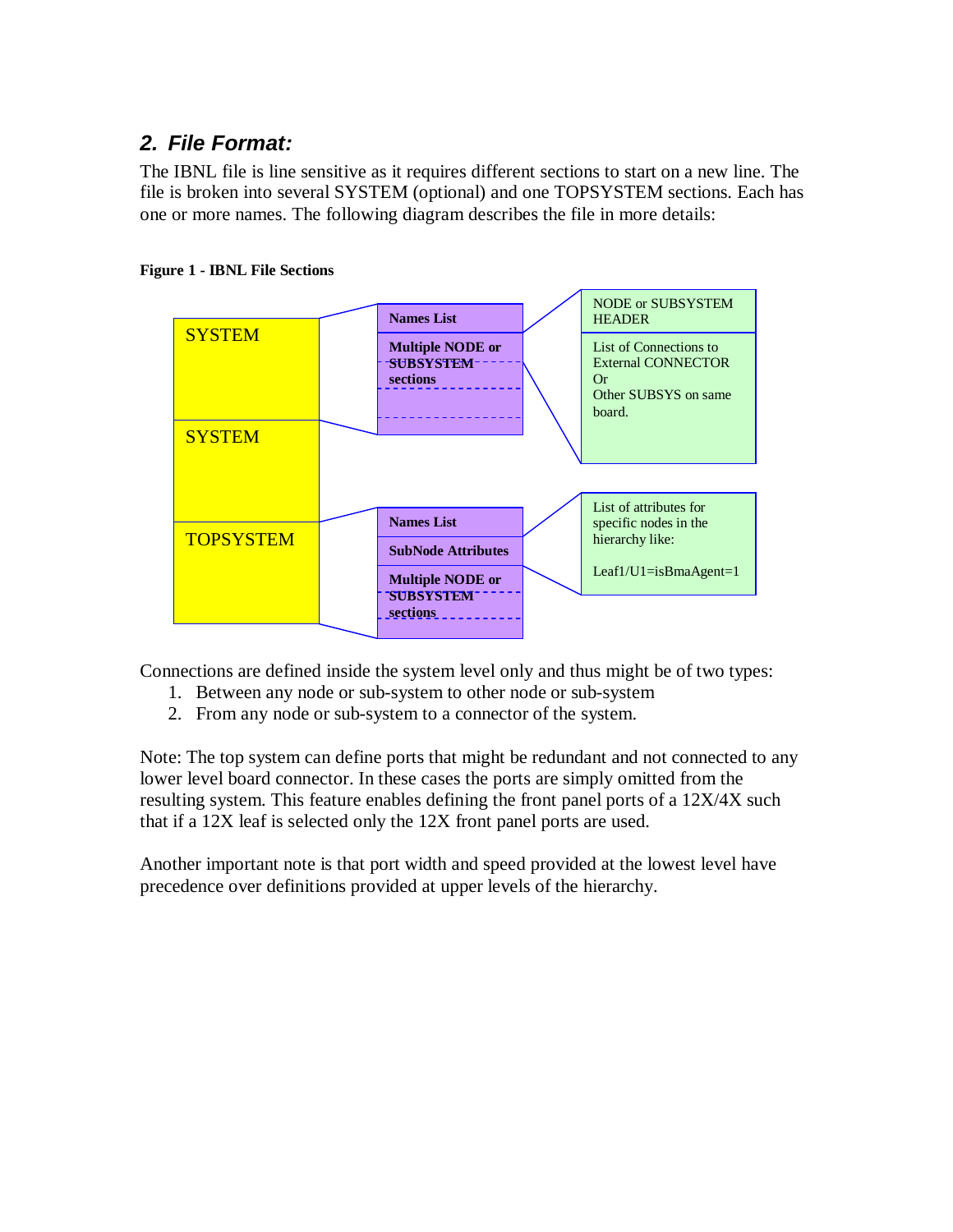### **3. Writing a System IBNL File**

The following procedure should be followed in order to provide a new system IBNL:

- a) Name the file after the system name:  $\langle$ any sys name (no spaces)>.ibl
- b) Define a SYSTEM section for each board included in the system
- c) The port names of the boards are just strings, we use the simple format of  $P < N >$ where N is just a serial number but you can pick any name you want. Just make sure it is unique.
- d) When different flavors of the boards exists like when you have a 4x and  $12x$ option for a board – name the optional boards with a "modifier postfix". An example for such system that supports a LEAF board of 12x and 4x types would be to define two SYSTEMS:

SYSTEM **LEAF**,LEAF:4x,LEAF:4X …

SYSTEM LEAF:12x,LEAF:12X …

Note that the instantiations of the LEAF boards in another board or the top system need not specify the postfix and are being decided upon only when the topology file is being parsed. The "SYSTEM LEAF" with no postfix will be used by default. To continue the example here is how the LEAFs are instantiated in the top system:

TOPSYSTEM MyIbSystem

LEAF leaf1

…

LEAF leaf2

…

The actual 4x or 12x version of the LEAF board can then be specified in the topology file CFG section to select the right combination of optional boards in the system. An example will be:

MyIbSystem N001 CFG: leaf2=12x

In this case leaf1 will be 4x as no special modifier is defined for it (and LEAF is by default a 4x leaf). Leaf2 will eb 12x as defined in the CFG section,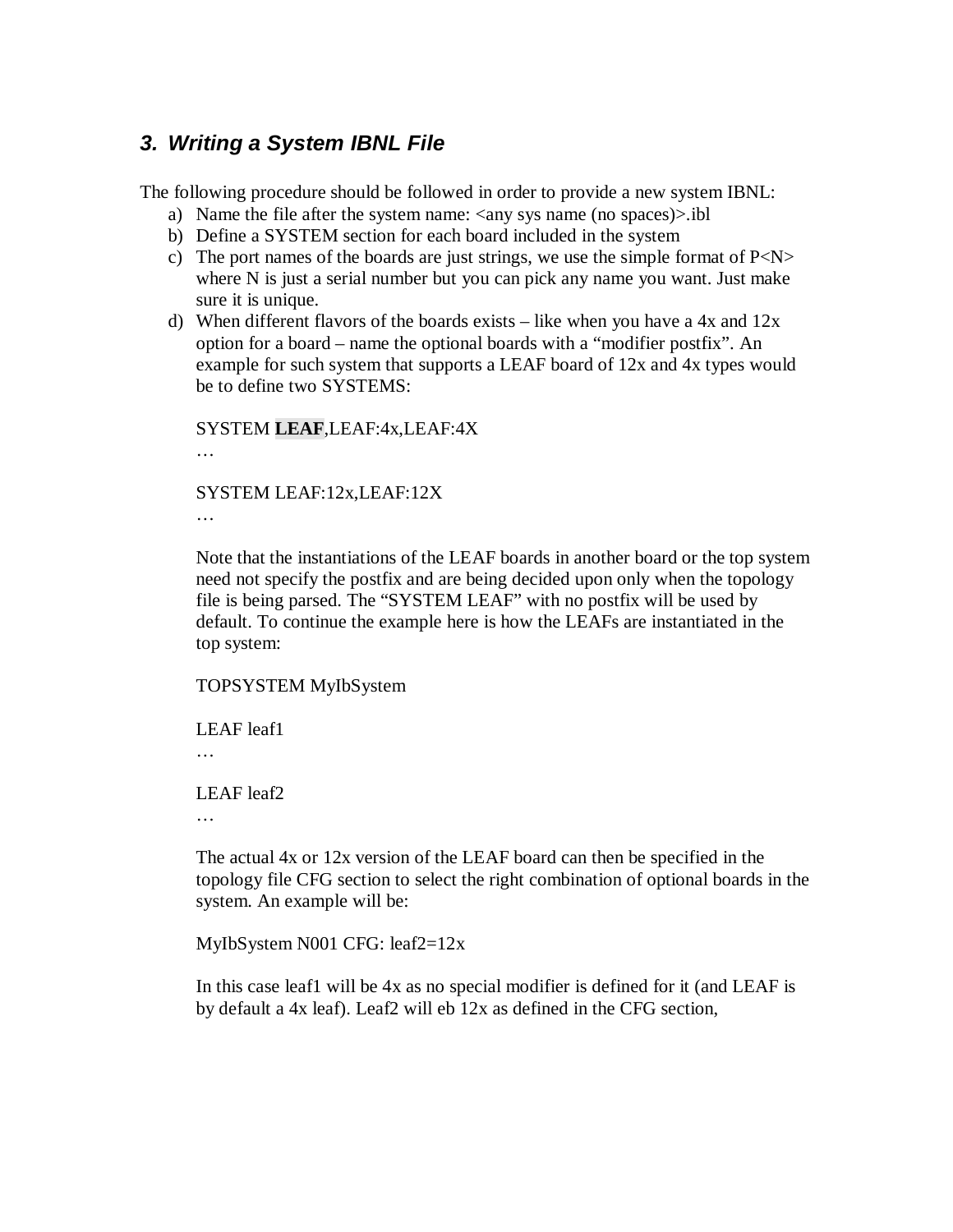e) Special considerations should be made to design the top system section when several optional board types exist. Top system section might include multiple definitions for front panel plugs like P1-4x and P1-12x (yes these are just names that should follow the writing on the front or back panels). As the different flavors of the boards are not required to define the same names for their ports – including a 12x port might leave some of the top level connections dangling (not connected) and thus the front panel ports of the other flavor will be removed from the final system definition.

As an example let us consider a simple board LEAF with 3 4x port flavor and one 12x port flavors. We recommend connecting it in the top level using the following scheme:

```
SYSTEM LEAF:4x
NODE … U1
 1 -4x - 4XP12 -4x-> 4XP2
 3 -4x > 4XP3……
SYSTEM LEAF:12x
NODE … U1
```

```
1 -12x-> 12XP1
……
```
TOPSYSTEM myIbSystem

SUBSYSTEM LEAF leaf1  $4XP1 - D1/P1$  $4XP2$  ->  $L1/P2$  $4XP3 -1.1/P3$  $12XP1 - D1/P1-12x$ 

- f) Place the file in the <prefix>/lib/IBDM/ibdm1.0/ibnl directory
- g) To check the file syntax you have two options:
	- a. Using the ibnlparse utility: Usage: ibnlparse  $\langle$ ib netlist file $>$  $\langle$ sys type $>$ Where the system type is the top system name.
	- b. By parsing it in context of a topology file using the utility ibdmtr (trace a direct route through the fabric):
		- i. Define a topology file with your new system
		- ii. Set some CFG options if applicable
		- iii. Invoke: ibdmtr -t <topo file> -s <any node>/U1 -p 1 -d 0,1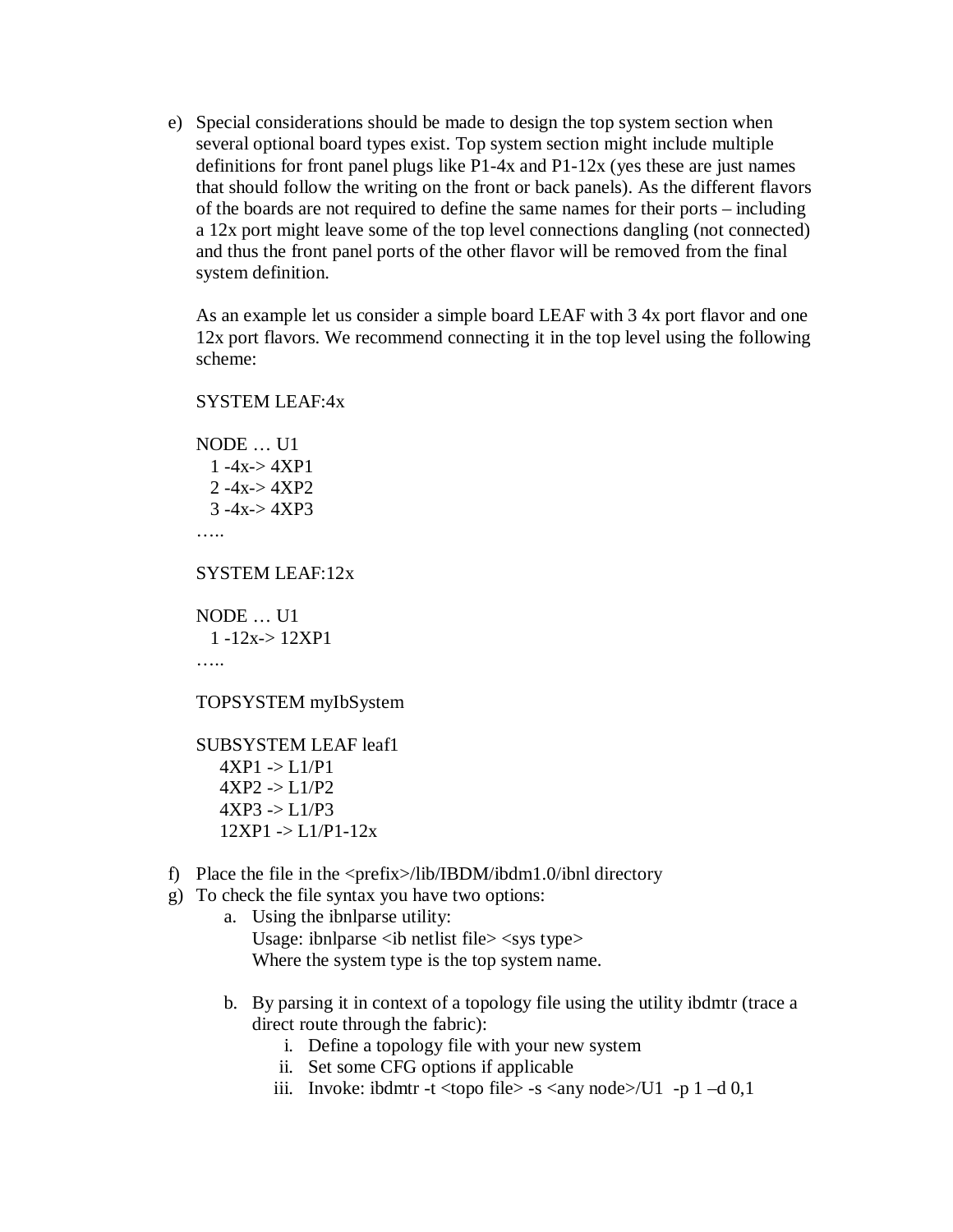### **4. Formal definition in YACC Syntax:**

```
INT ::= ([1-9][0-9]*|0);
```
WIDTH ::=  $(4x|8x|12x)$ ;

 $SPEED ::= (2.5G|5G|10G);$ 

 $NODETYPE ::= (SW| CA| HCA);$ 

 $NAME ::= (|\{\|\}\| \^*/A-Za-z0-9$ .:% @~]+) ;

NL: LINE | NL LINE;

ONL: | NL;

ibnl: ONL systems topsystem;

systems: | systems system ;

```
sub_inst_attributes:
| sub_inst_attributes sub_inst_attribute NL;
```
sub\_inst\_attribute: NAME '=' NAME '=' NAME | NAME '=' NAME '=' INT  $|$  NAME  $=$ ' NAME ;

topsystem: TOPSYSTEM system\_names NL sub\_inst\_attributes insts ;

system: SYSTEM system\_names NL insts ;

system\_names: system\_name | system\_names ',' system\_name ;

```
system_name:
  NAME ;
```
insts: | insts node | insts subsystem ;

node: node\_header NL node\_connections ;

node\_header: NODE NODETYPE INT NAME NAME ;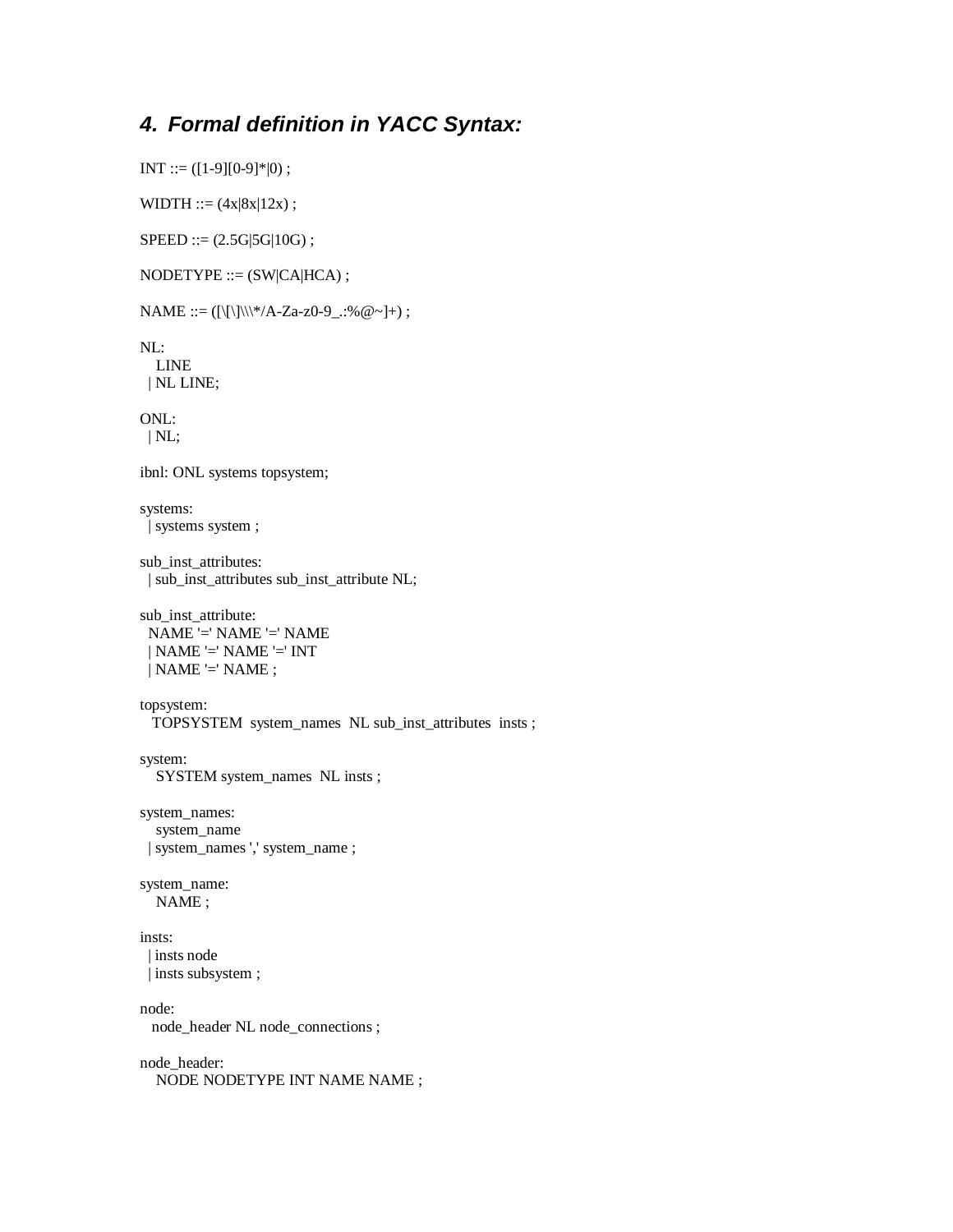node\_connections: | node\_connections node\_connection NL ; node\_connection: node\_to\_node\_link | node\_to\_port\_link ; node\_to\_node\_link: INT '-' WIDTH '-' SPEED '-' '>' NAME | INT '-' WIDTH '-' '>' NAME INT | INT '-' SPEED '-' '>' NAME INT | INT '-' '>' NAME INT ; node\_to\_port\_link: INT '-' WIDTH '-' SPEED '-' '>' NAME | INT '-' WIDTH '-' '>' NAME | INT '-' SPEED '-' '>' NAME | INT '-' '>' NAME ; subsystem: subsystem\_header NL subsystem\_connections ; subsystem\_header: SUBSYSTEM NAME NAME; subsystem\_connections: | subsystem\_connections subsystem\_connection NL ; subsystem\_connection: subsystem\_to\_subsystem\_link | subsystem\_to\_port\_link ; subsystem\_to\_subsystem\_link: NAME '-' WIDTH '-' SPEED '-' '>' NAME NAME | NAME '-' WIDTH '-' '>' NAME NAME | NAME '-' SPEED '-' '>' NAME NAME | NAME '-' '>' NAME NAME ; subsystem\_to\_port\_link: NAME '-' WIDTH '-' SPEED '-' '>' NAME | NAME '-' WIDTH '-' '>' NAME | NAME '-' SPEED '-' '>' NAME | NAME '-' '>' NAME ;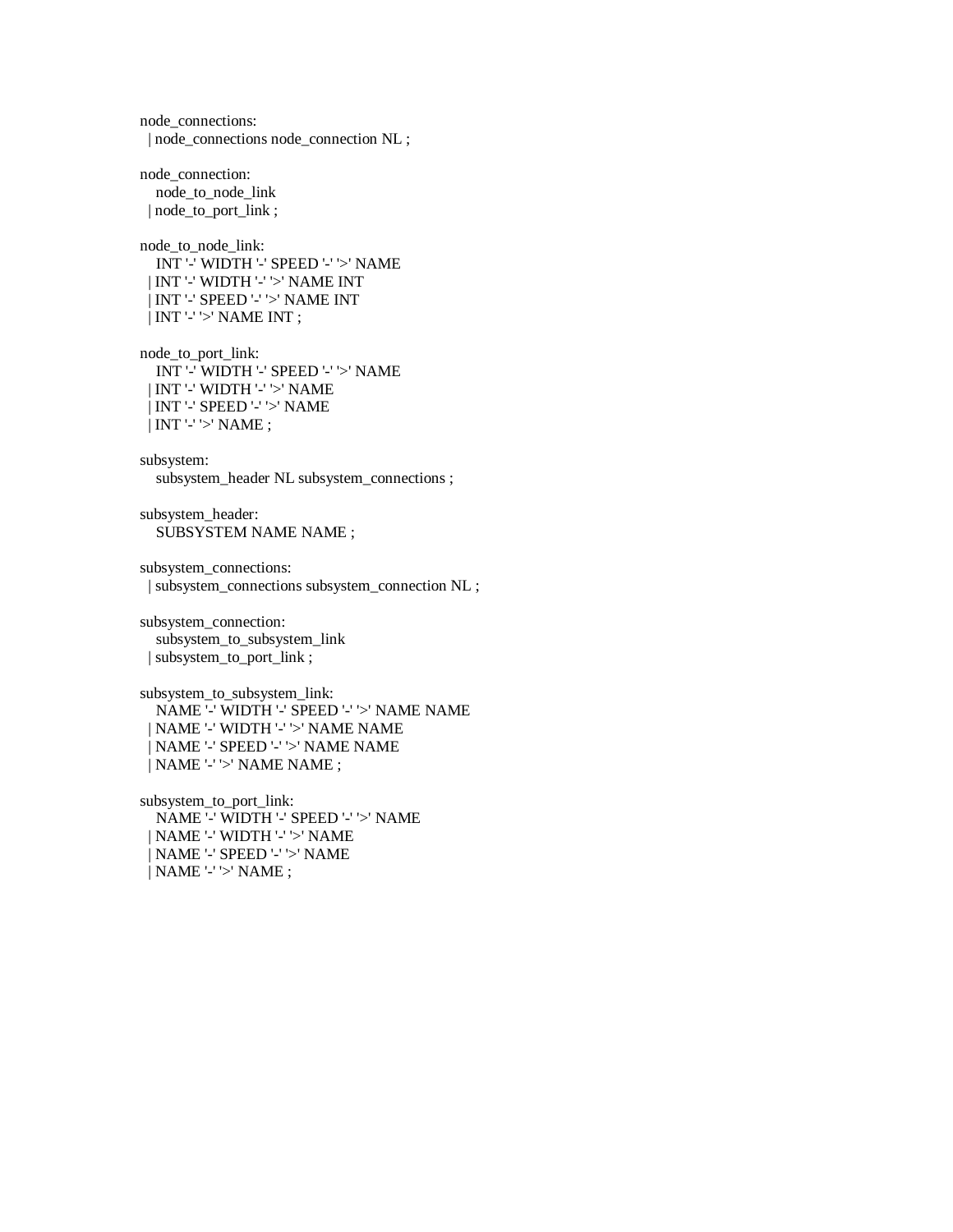### **5. Example IBNL for MTS14400**

We provide here a partial (one spine and 2 leafs) IBNL for MTS14400

SYSTEM LEAF,LEAF:4x,LEAF:4X

NODE SW 24 MT47396 U1

| 1<br>$\rightarrow$ P13              |
|-------------------------------------|
| $\overline{2}$<br>$\Rightarrow$ P14 |
| $3 \rightarrow P15$                 |
| 4 -> P16                            |
| 5 > P17                             |
| 6 > P18                             |
| 7 > P19                             |
| $8 \rightarrow P20$                 |
| $9 \Rightarrow P21$                 |
| $10 \rightarrow P22$                |
| 11 > P23                            |
| 12 > P24                            |
| 13 > P1                             |
| 14 > P2                             |
| 15 > P3                             |
| 16 > P4                             |
| 17 > P5                             |
| 18 > P6                             |
| 19 > P7                             |
| 20 > P8                             |
| $21 \Rightarrow P9$                 |
| 22 -> P10                           |
| 23 -> P11                           |
| 24 -> P12                           |

SYSTEM LEAF:12x,LEAF:12X

NODE SW 24 MT47396 U1

1 -12x-> P13 4 -12x-> P14 7 -12x-> P15 10 -12x-> P16  $13 > P1$  $14 > P2$  $15 > P3$  $16 > P4$  $17 > P5$  $18 > P6$  $19 \div P7$  $20 \rightarrow P8$  $21 \Rightarrow P9$  $22 > P10$  $23 \rightarrow P11$  $24$  ->  $P12$ 

### SYSTEM SPINE,SPINE:4x,SPINE:4X

NODE SW 24 MT47396 U1

 $21 > P63$ 22 -> P30  $23 > P18$  $24 > P6$  $1 > P27$  $2 > P15$  $3 > P3$  $4 > P31$  $5 > P19$  $6 > P7$  $7 > P34$ 8 -> P22  $9 \ensuremath{\; >}\xspace \ensuremath{\mathsf{P}}\xspace 10$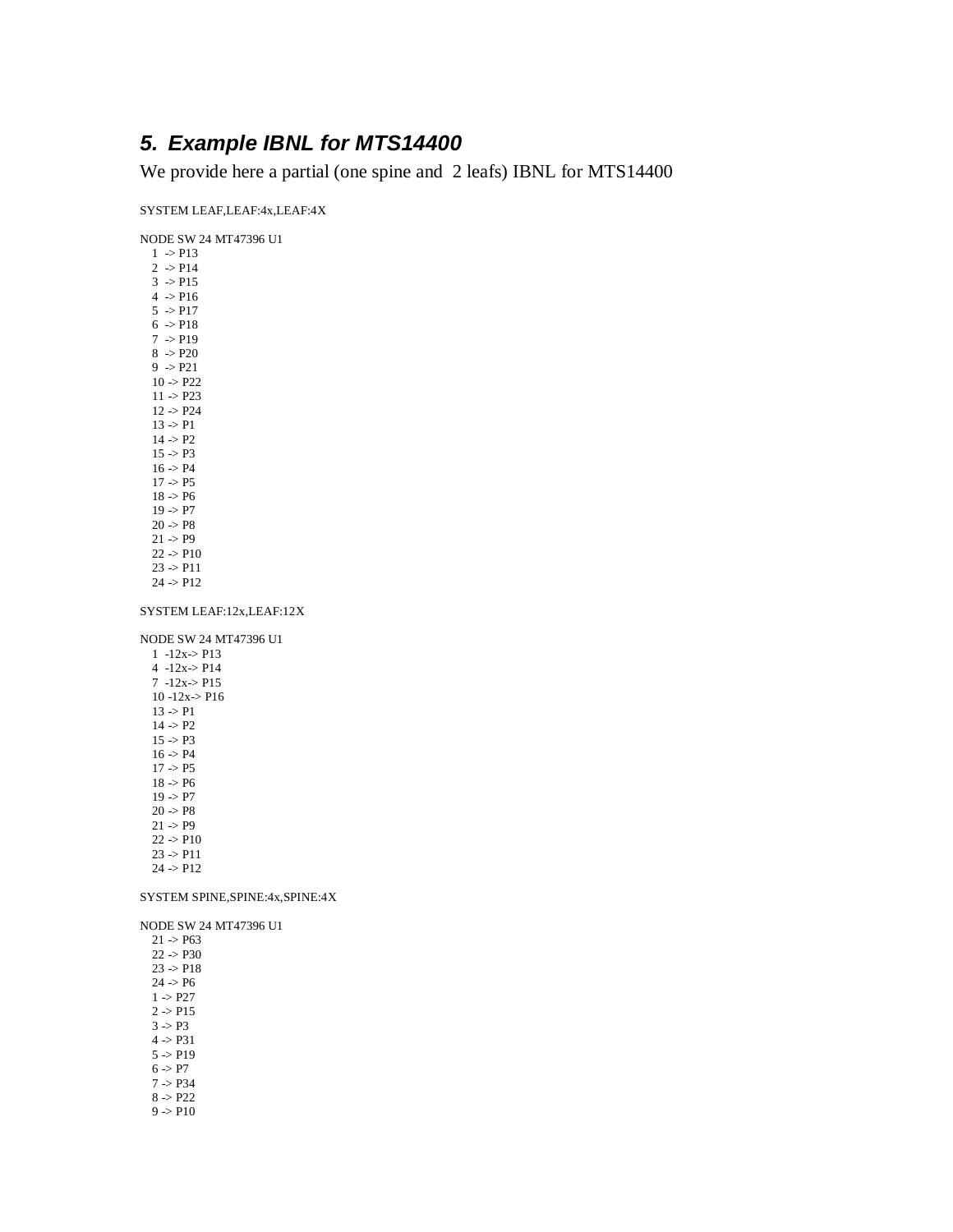| $10 - P43$<br>$11 - P55$<br>12 > P67<br>$13 - P46$<br>$14 - P58$<br>15 > P70<br>16 > P42<br>$17 - P54$<br>18 -> P66<br>$20 \div P51$<br>19 -> P39                                                                                                                                                                                                    |  |
|------------------------------------------------------------------------------------------------------------------------------------------------------------------------------------------------------------------------------------------------------------------------------------------------------------------------------------------------------|--|
| NODE SW 24 MT47396 U2<br>$10 - P44$<br>$11 - P56$<br>$12 - P68$<br>13 > P47<br>14 > P59<br>15 > P71<br>16 > P41<br>17 > P53<br>18 > P65<br>20 -> P50<br>19 -> P38<br>21 > P62<br>22 -> P29<br>23 -> P17<br>24 > P5<br>$1 - P26$<br>2 -> P14<br>$3 \rightarrow P2$<br>4 > P32<br>5 > P20<br>6 > P8<br>7 -> P35<br>8 > P23<br>9 -> P11                 |  |
| NODE SW 24 MT47396 U3<br>9 -> P12<br>$10 - P45$<br>11 -> P57<br>$12 - P69$<br>$13 - P48$<br>14 > P60<br>15 > P72<br>16 > P40<br>$17 - P52$<br>18 -> P64<br>20 > P49<br>$19 - P37$<br>21 -> P61<br>22 -> P28<br>23 -> P16<br>24 > P4<br>$1 - P25$<br>2 -> P13<br>$3 \rightarrow P1$<br>4 > P33<br>5 > P21<br>$6 \rightarrow P9$<br>7 > P36<br>8 > P24 |  |

### TOPSYSTEM MTS14400,Rhino

spine1/U1=isBmaAgent

SUBSYSTEM LEAF leaf1  $P1$  -> spine1  $P1$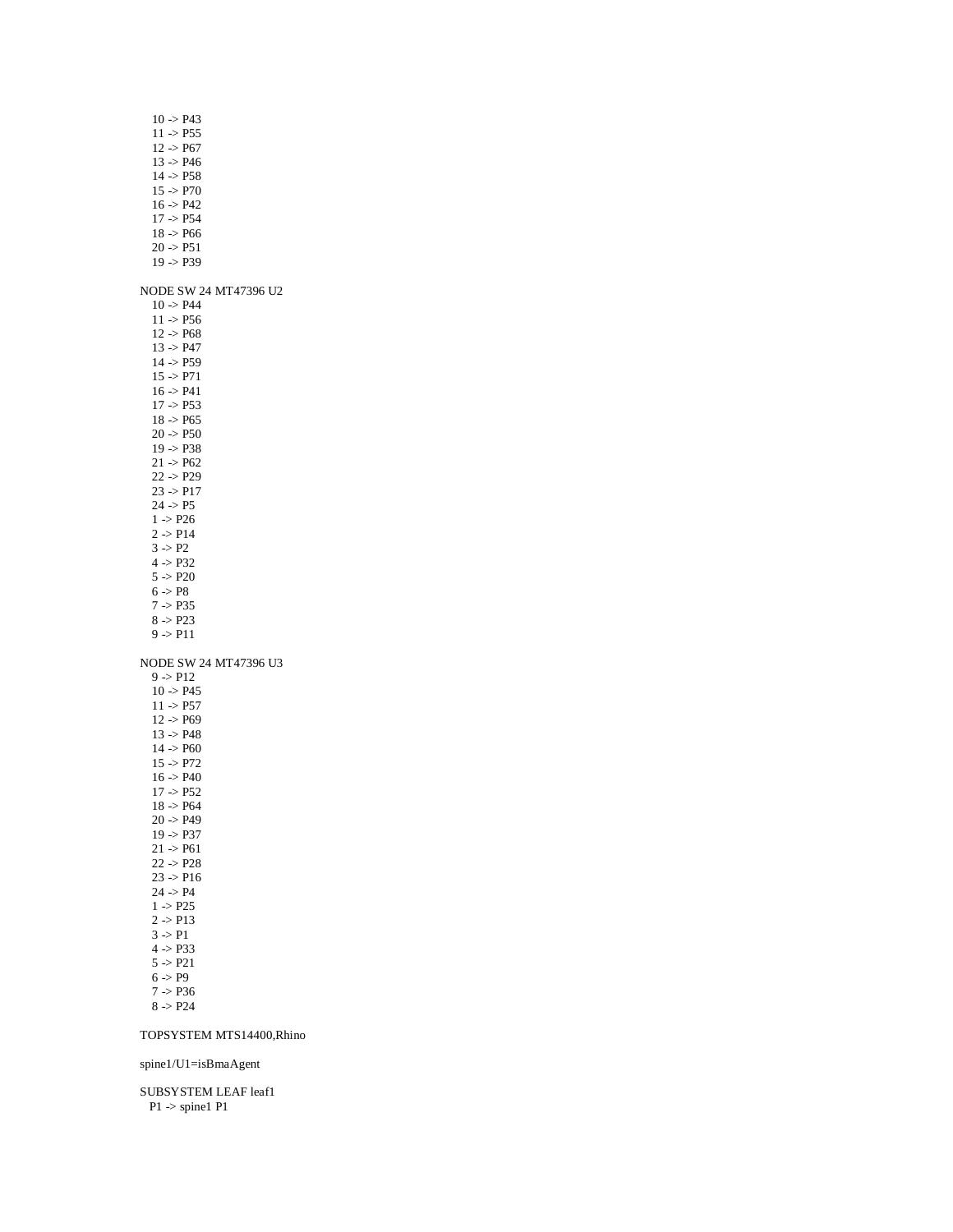| $P2$ -> spine1 $P2$                           |
|-----------------------------------------------|
| $P3 \gg$ spinel P3                            |
| $P4$ -> spine1 $P4$                           |
| $P5 \gg$ spinel $P5$                          |
| $P6 \gg$ spinel P6                            |
| $P7$ -> spine2 $P7$                           |
| $P8 \gg$ spine2 $P8$<br>$P9$ -> spine2 $P9$   |
| $P10 \rightarrow$ spine2 $P10$                |
| $P11$ -> spine2 $P11$                         |
| $P12 \rightarrow$ spine2 $P12$                |
| $P13$ -> $L1/P1$                              |
| $P14$ -> $L1/P2$                              |
| $P15 \Rightarrow L1/P3$                       |
| P16 > L1/P4                                   |
| $P17 - D1/P5$                                 |
| $P18 - D1/P6$                                 |
| $P19 \rightarrow L1/P7$                       |
| $P20 \rightarrow L1/P8$                       |
| P21 > L1/P9                                   |
| $P22 \rightarrow L1/P10$                      |
| P23 > L1/P11                                  |
| $P24$ -> $L1/P12$                             |
|                                               |
| SUBSYSTEM LEAF leaf2                          |
| $P1$ -> spine1 $P13$                          |
| $P2 \gg$ spinel P14                           |
| $P3 \gg$ spinel $P15$                         |
| $P4 \gg$ spinel P16                           |
| $P5 \rightarrow$ spinel $P17$                 |
| $P6 \gg$ spinel $P18$<br>$P7$ -> spine2 $P19$ |
| $P8 \gg$ spine2 $P20$                         |
| $P9 \rightarrow$ spine2 $P21$                 |
| $P10 \rightarrow$ spine2 $P22$                |
| $P11$ -> spine2 $P23$                         |
| $P12 \rightarrow$ spine2 $P24$                |
| $P13 - D2/P1$                                 |
| $P14 - D12/P2$                                |
| $P15$ -> $L2/P3$                              |
| P16 > L2/P4                                   |
| $P17 - D2/P5$                                 |
| $P18 - D2/P6$                                 |
| $P19 - D2/P7$                                 |
| $P20 \rightarrow L2/P8$                       |
| $P21 - D12/P9$                                |
| $P22 \Rightarrow L2/P10$                      |
| $P23$ -> $L2/P11$                             |
| $P24 - D2/P12$                                |
|                                               |
| SUBSYSTEM SPINE spine1                        |
| $P30 \rightarrow$ leaf3 P6                    |
| $P18$ -> leaf2 $P6$<br>P6 -> leaf1 P6         |
| $P27$ -> leaf3 $P3$                           |
| $P15$ $\rightarrow$ leaf2 $P3$                |
| $P3$ -> leaf1 $P3$                            |
| $P31$ -> leaf10 P6                            |
| $P19$ -> leaf11 $P6$                          |
| $P7$ -> leaf12 $P6$                           |
| $P34 \rightarrow$ leaf10 P3                   |
|                                               |
| $P22$ $>$ leaf11 $P3$                         |
| $P10 \rightarrow$ leaf12 P3                   |
| $P43$ -> leaf9 P6                             |
| $P55$ $\rightarrow$ leaf8 P6                  |
| $P67$ -> leaf7 $P6$                           |
| $P46$ -> leaf9 $P3$                           |
| $P58$ -> leaf8 P3<br>P70 -> leaf7 P3          |

P42 -> leaf4 P6